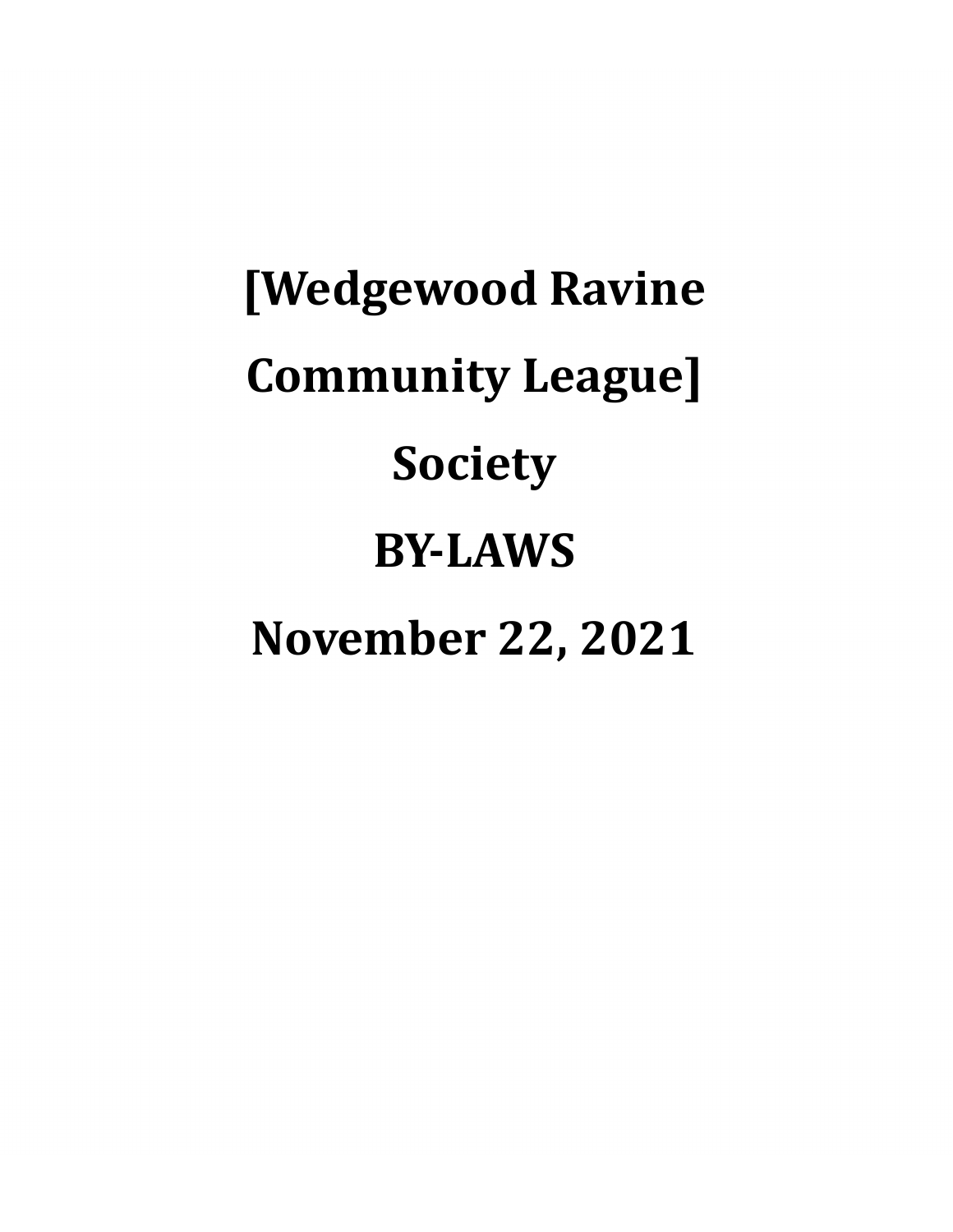## **Wedgewood Ravine Community League Society Bylaws**

### **1. Name**

The name of the society shall be "Wedgewood Ravine Community League Society". Wedgewood Ravine Community League Society is referred to hereinafter as "Wedgewood Ravine" or the "Community League".

## **2. Bylaws**

These are the general Bylaws of [Wedgewood Ravine]and replace all previous Bylaws.

### **3. Boundaries**

The boundaries of [Wedgewood Ravine] are: Jamieson Place on the north, Anthony Henday on the west, south to Wedgewood Creek, easterly to 184 Street.

### **4. Membership**

- **4.1.** The Membership in [Wedgewood Ravine] includes any individual who has paid the membership fee included within the Wedgewood Homeowner's Association (HOA) Annual Fee within the current membership year, who live within the boundary defined in Article 2, AND who have submitted a completed "Member Registration Form" to the Community League Board of Directors.
	- **4.1.1.** Honorary membership may be granted to individuals who have contributed to the organization in an outstanding way. Individuals may be nominated for honorary membership by Special Resolution at any General Meeting. Honorary memberships have all the same rights and privileges as other memberships, but do not expire with time.
	- **4.1.2.** Membership may be terminated by the Member submitting a request in writing to the Board of Directors that his/her Membership be terminated.
	- **4.1.3.** Membership may include an individual who is a non-resident provided they are invited to join the Board of Directors and cannot assume any voting rights or signing authority. They shall be required to purchase an annual membership to remain in good standing.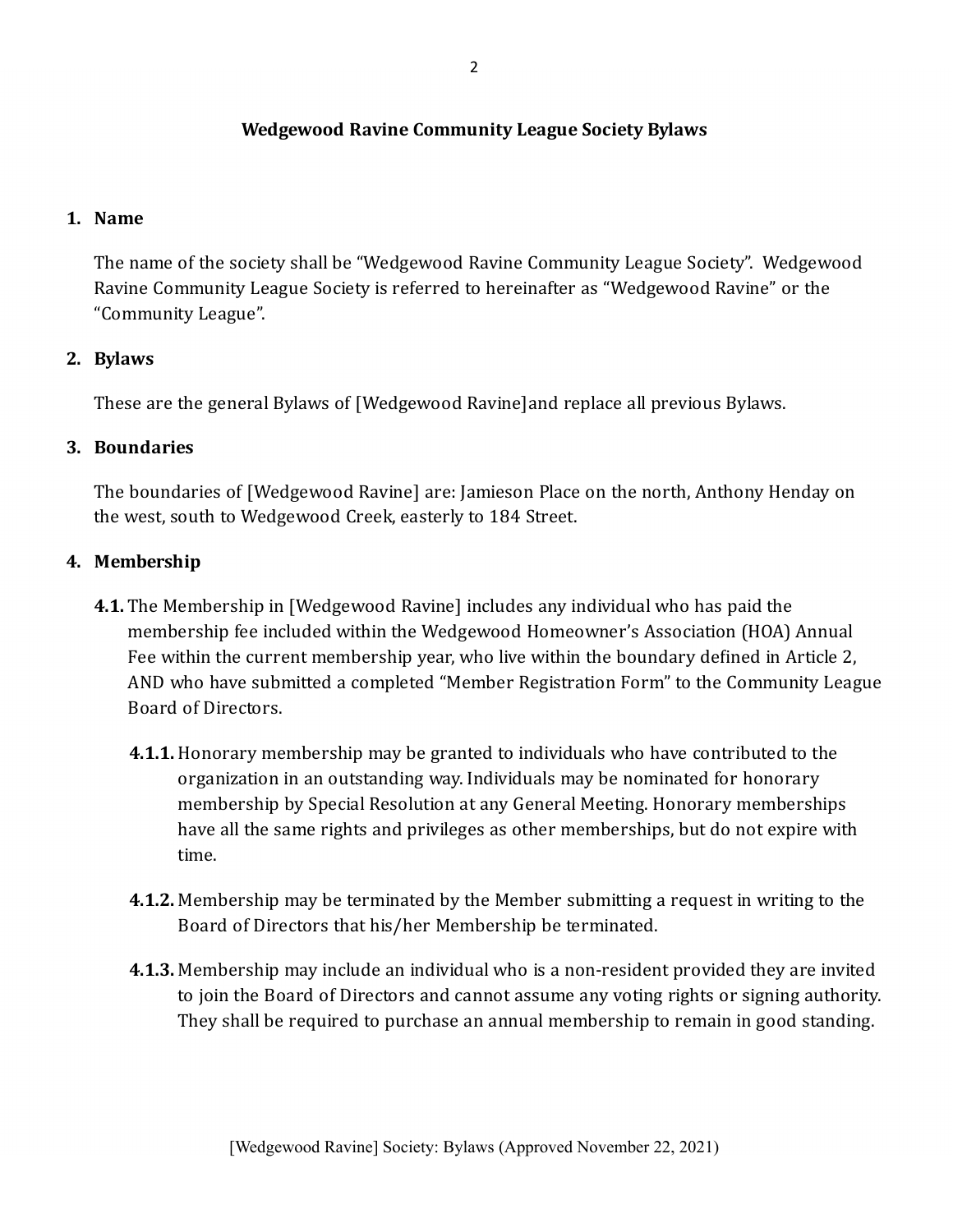- **4.2.** The Membership of [Wedgewood Ravine]is entitled to vote at general meetings (Annual and Special) and to attend Board of Directors meetings.
- **4.3.** A Member of [Wedgewood Ravine] may be a Member Not in Good Standing if that Member has intentionally acted to harm the organization, as determined by the Board of Directors. Members Not in Good Standing are not entitled to vote at general meetings (Annual and Special) or to attend Board of Directors meetings.
- **4.4.** A Member of [Wedgewood Ravine] may be Expelled from the Membership of the organization by a vote of seventy-five percent or more  $(≥75%)$  of the Board of Directors.
	- **4.4.1.** Members of [Wedgewood Ravine] who are being considered for Expulsion are entitled to notice forty-eight (48) hours before the vote by the Board of Directors, an opportunity to defend themselves before the Board of Directors immediately prior to the scheduled vote and notice on the result of the vote within forty-eight (48) hours of the vote.
	- **4.4.2.** Expulsions from the Membership of the organization are effective immediately upon the completion of the vote to expel.
	- **4.4.3.** Members who have been Expelled from the organization are entitled to an Appeal, wherein a Special General Meeting shall be called and the status of the Expelled Member shall be confirmed or overturned by a vote of two-thirds or more  $(≥^{2}/3)$  of the Membership present at the Special General Meeting. Members are only eligible to vote on the expulsion of another Member if they were a registered Member of the organization at the time of the incident which resulted in expulsion.

## **5. Governance**

# **5.1. Board of Directors**

- **5.1.1.** [Wedgewood Ravine] shall be governed by a Board of Directors consisting of not less than seven (7) and not more than twelve (12) Directors.
- **5.1.2.** The Board of Directors shall be elected at the Annual General Meeting of the [Wedgewood Ravine] by the voting members. In order to be elected to the Board of Directors, a candidate must be a member of [Wedgewood Ravine] and must receive the support of a simple majority of those present at the Annual General Meeting.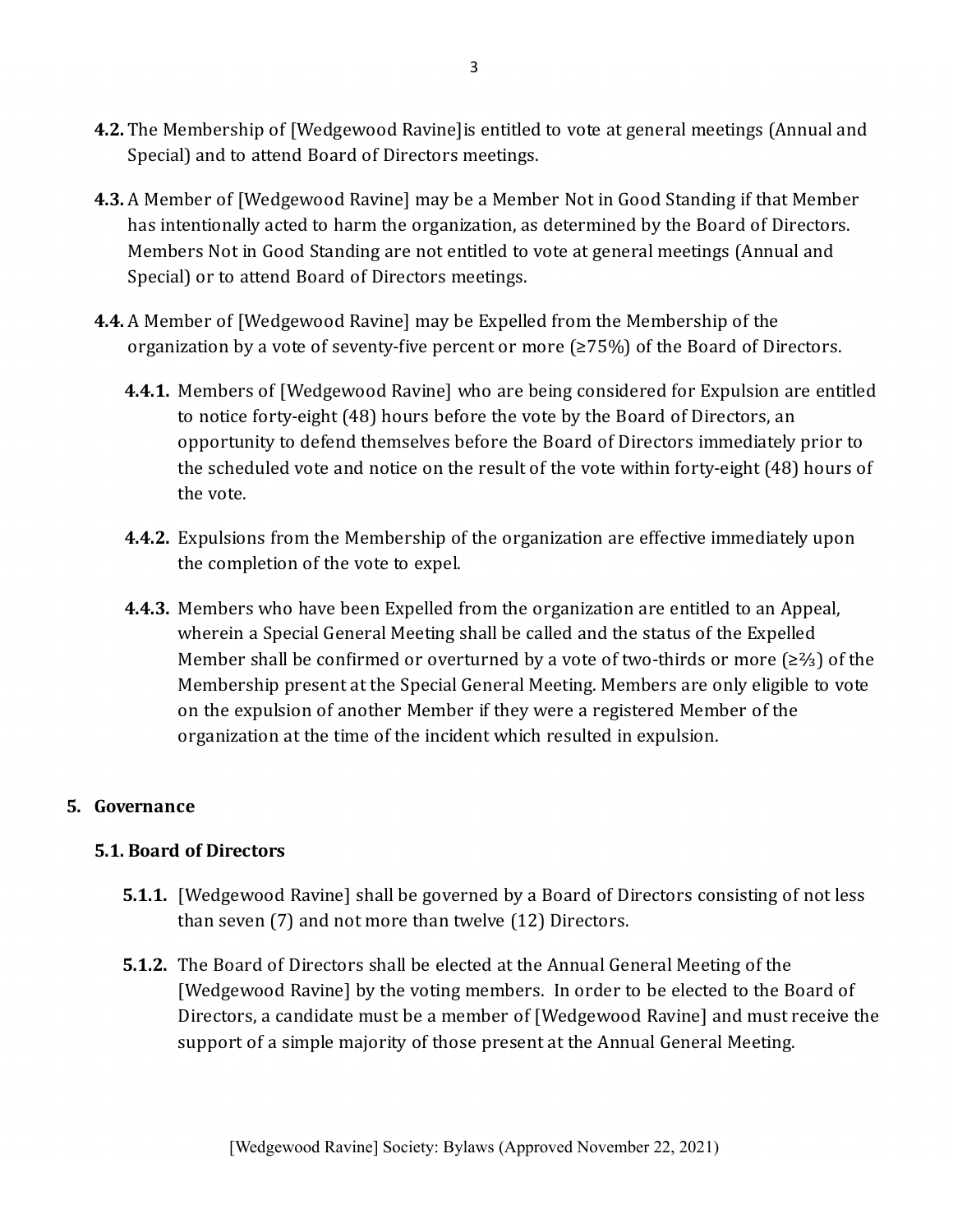- **5.1.3.** A Director elected at the Annual General Meeting shall assume ofice on the 1st day following the election.
- **5.1.4.** The Board may appoint additional Directors, provided that the number of Directors does not exceed twelve (12). Any such appointment must have the support of two-thirds (⅔) of the existing Directors on the Board. Any Director who is appointed by the Board must have his or her appointment ratiied at the next general meeting of [Wedgewood Ravine]. A person so appointed assumes ofice immediately upon appointment; term limits are subject to clause **5.1.5.**.
- **5.1.5.** Should there be more interest than positions on [Wedgewood Ravine]the following terms will apply:
	- **5.1.5.1.** The term of ofice of a Director shall be a maximum of two (2) years from the date they assume ofice. A member who has served three (3) consecutive terms as a Director must remain off the Board of Directors for a period of one (1) year before seeking re-election to the Board.
- **5.1.6.** A Director may resign from the Board by submitting a letter of resignation. The resignation is deemed to be effective thirty (30) clear days after the letter of resignation is received by the Secretary of the Board or immediately if requested in the letter.
- **5.1.7.** A Director shall be deemed to have resigned from the Board if they miss three (3) Board of Directors meetings per AGM-to-AGM period without approval from the Board of Directors. Such a person may be reinstated to the Board by a resolution with the support of the Board (subject to clause 5.1.4).
- **5.1.8.** Directors may be removed from ofice in the case of unsatisfactory performance and/or inappropriate behaviour.
	- **5.1.8.1.** A Director may be removed from the Board by a motion with two-thirds ( $\geq \frac{2}{3}$ ) of the Board in favor of removal. Board members may not vote on a motion for their removal from ofice.
	- **5.1.8.2.** A Director may be removed from the Board by a petition for removal signed by ifty percent (50%) of the registered Membership. Should a registered Member wish to petition for the removal of a Director, they are required to notify the Board of Directors in writing. The Board of Directors is required to send written notice of the petition to all registered members within fourteen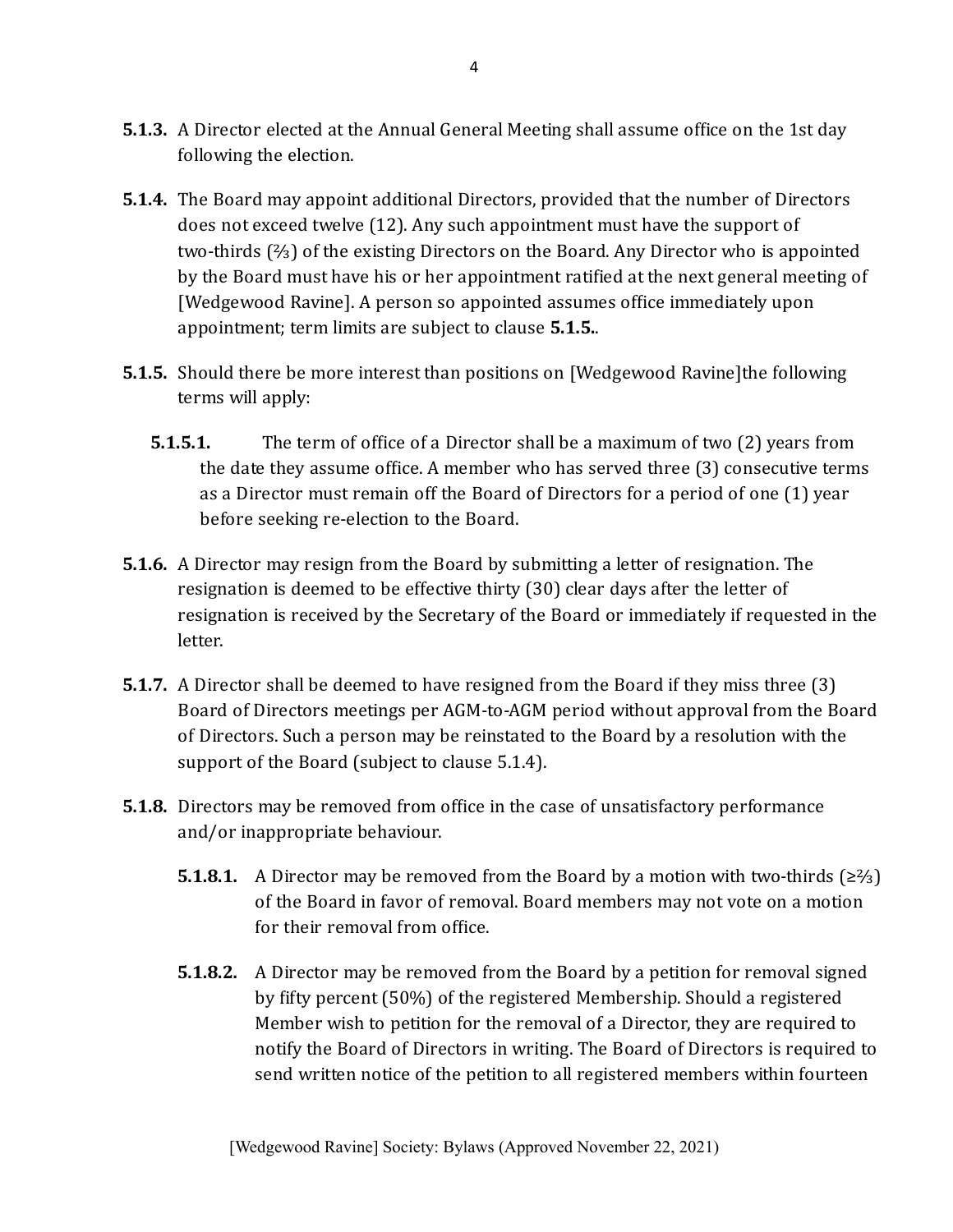(14) calendar days of receiving the notiication. The petitioning member shall be in charge of collecting signatures for the petition, and has sixty (60) calendar days from the date that the Membership is notiied of the petition to submit the petition to the Board of Directors. If over ifty percent (50%) of the Membership has signed the petition, the Director shall be removed from the Board of Directors, effective upon receipt of the petition.

- **5.1.9.** The Board of Directors shall meet at least eight (8) times per year. Notice of a meeting shall be given to Directors a minimum of seven (7) clear days before the meeting, unless all Directors agree to abridge the notice period.
- **5.1.10.** Quorum for a meeting of the Board of Directors shall be the two-thirds (⅔) the number of board members.
- **5.1.11.** The Board of Directors may determine the rules of order which shall govern its meetings.
	- **5.1.11.1.1.** Directors may only abstain from casting a vote on a motion if they declare the legitimate conlict of interest that prevents them from voting. In cases where Directors abstain from casting a vote on a motion, their abstinence should be noted by the Secretary. Abstaining Directors count toward quorum for a meeting, but do not count toward the percentage of support for or against a motion.

## **5.1.12. Emergency powers of the Board of Directors:**

- **5.1.12.1.** An emergency situation is defined as a situation that meets the following criteria:
	- **5.1.12.1.1.** The situation requires Board intervention to be resolved,
	- **5.1.12.1.2.** The situation requires intervention before the next scheduled meeting of the Board of Directors to prevent negative impact on the organization,
	- **5.1.12.1.3.** It is not possible to schedule an emergency meeting of the Board that can be attended by a quorum of Board members.
- **5.1.12.2.** In the case of an emergency situation, the President is required to oversee the emergency decision-making progress. The President is required to: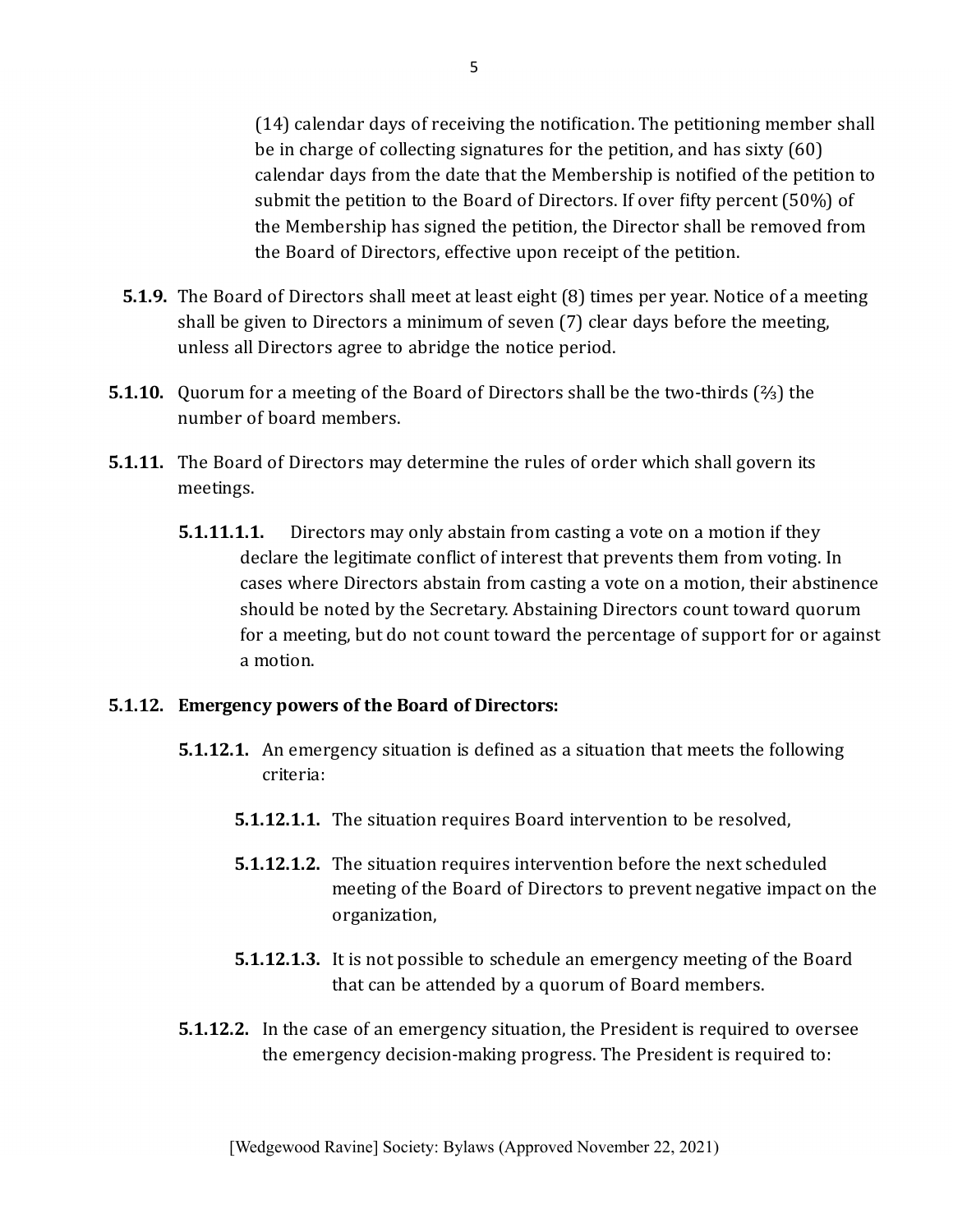- **5.1.12.2.1.** Attempt to contact each Director until the Director is contacted, or until the President has unsuccessfully attempted to contact the Director through a minimum of two (2) methods of communication,
- **5.1.12.2.2.** Propose a Board action that will resolve the emergency situation,
- **5.1.12.2.3.** Take a vote of the contacted Directors on the action proposed in 5.1.13.2.2. The President is empowered to implement the action if all successfully contacted Directors vote in favor of the action (unanimous). Votes may be counted over email, so long as the President has made verbal contact with the voting Director.
- **5.1.12.2.4.** If the successfully contacted Directors do not unanimously support a course of action by the time that Board action is required, the President must act on behalf of the Board and be accountable for those decisions.
- **5.1.12.3.** All actions taken by the Board in emergency situations must be ratified at the next scheduled board meeting.
- **5.1.13.** Directors shall not receive any remuneration for their work on [Wedgewood Ravine]'s Board of Directors.

## **5.2. Executive Committee**

- **5.2.1.** The Board of Directors of [Wedgewood Ravine] shall appoint an Executive Committee from its members.
- **5.2.2.** The Executive Committee of [Wedgewood Ravine] will consist of the President, the Vice-President, The Secretary, and the Treasurer.
- **5.2.3.** The President, Vice-President, Secretary, and Treasurer of [Wedgewood Ravine] shall be chosen by the Board of Directors at the first meeting of the Board of Directors following the Annual General Meeting. Should a position become vacant, the Board shall fill it as needed. Unless otherwise vacated, the positions of President, Vice-President, Secretary and Treasurer shall be held until the irst Annual General Meeting following appointment of the positions.
- **5.2.4.** The President shall plan and preside over all meetings of the Board of Directors and all general meetings of [Wedgewood Ravine], or shall appoint another person to preside. The President shall also create Board meeting agendas, ensure that necessary reports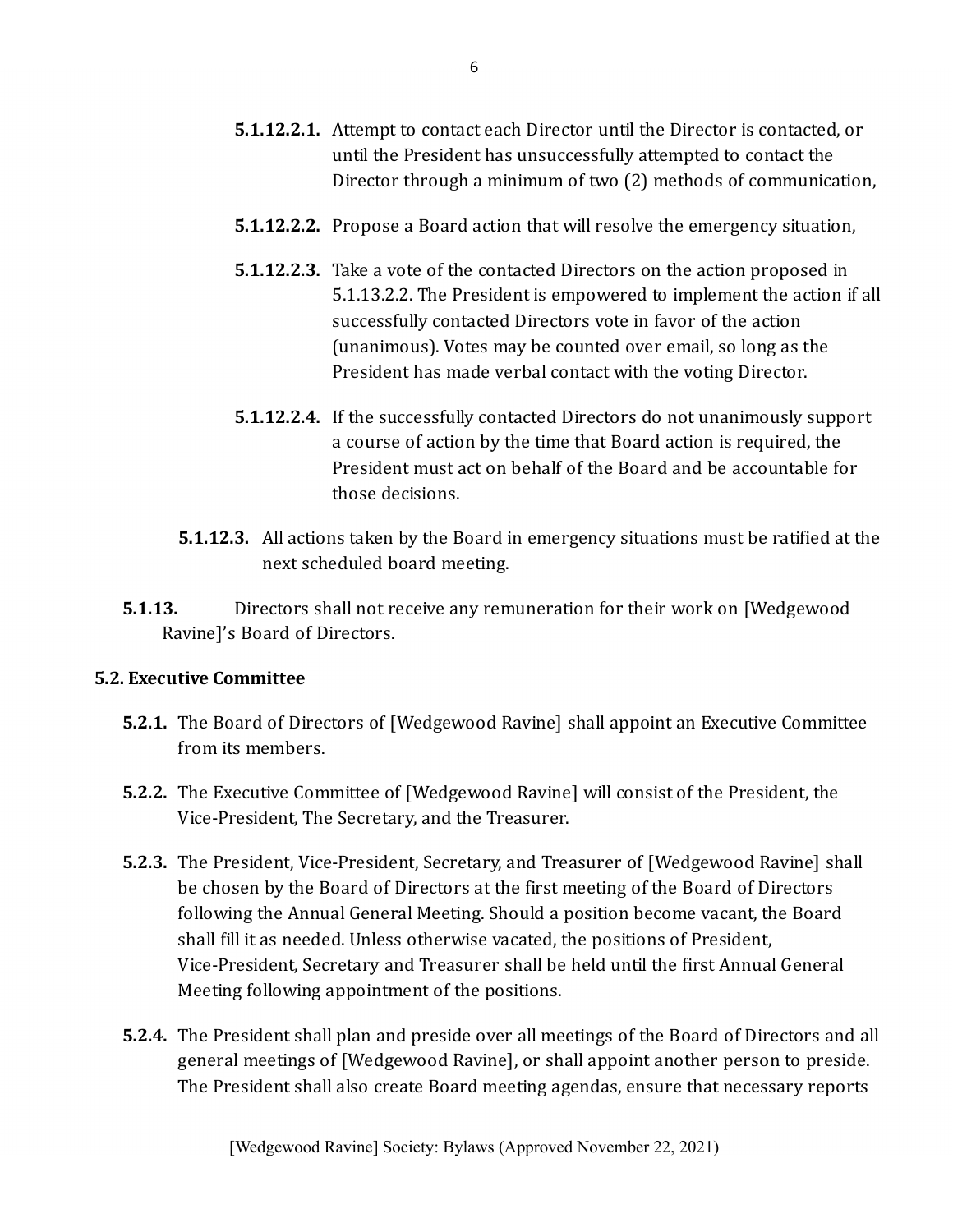are submitted prior to Board meetings, manage reporting to the rest of the organization, and manage staff according to Board directives.

- **5.2.5.** The Vice-President shall assume the duties of the President in the absence of the President.
- **5.2.6.** The Secretary shall ensure that the minutes of all meetings of the Board of Directors and all correspondence of the Board are properly kept. The Secretary is responsible for ensuring that a notice for all meetings of the Board of Directors and any general meeting of [Wedgewood Ravine] is published in accordance with its Bylaws and policies. They will also be the [Wedgewood Ravine] key and common Seal holder.
- **5.2.7.** The Treasurer shall ensure that the books of account of [Wedgewood Ravine] are properly kept. The Treasurer shall also be responsible for ensuring that the inancial summary is presented regularly to the board and at the Annual General Meeting.
- **5.2.8.** The Board may add other members to the Executive Committee as it sees it.
- **5.2.9.** The Executive Committee shall meet at least 8 (8) times per year. Notice of the meeting shall be given at least seven (7) clear days before the meeting, unless all members of the Executive Committee agree to abridge the notice period.
- **5.2.10.** The Executive Committee is responsible for ensuring that all policies and directives of the Board of Directors are implemented.
- **5.2.11.** A member of the Executive Committee may resign his/her position on the Executive Committee by submitting a letter of resignation to the Board of Directors. A director may resign from the Executive Committee without resigning from the Board of Directors.

## **5.3. Other Committees**

**5.3.1.** There shall be the following standing committees of [Wedgewood Ravine]:

The Nominating Committee,

The Financial & Policy Committee,

The Park & Playground Committee,

The Membership Committee,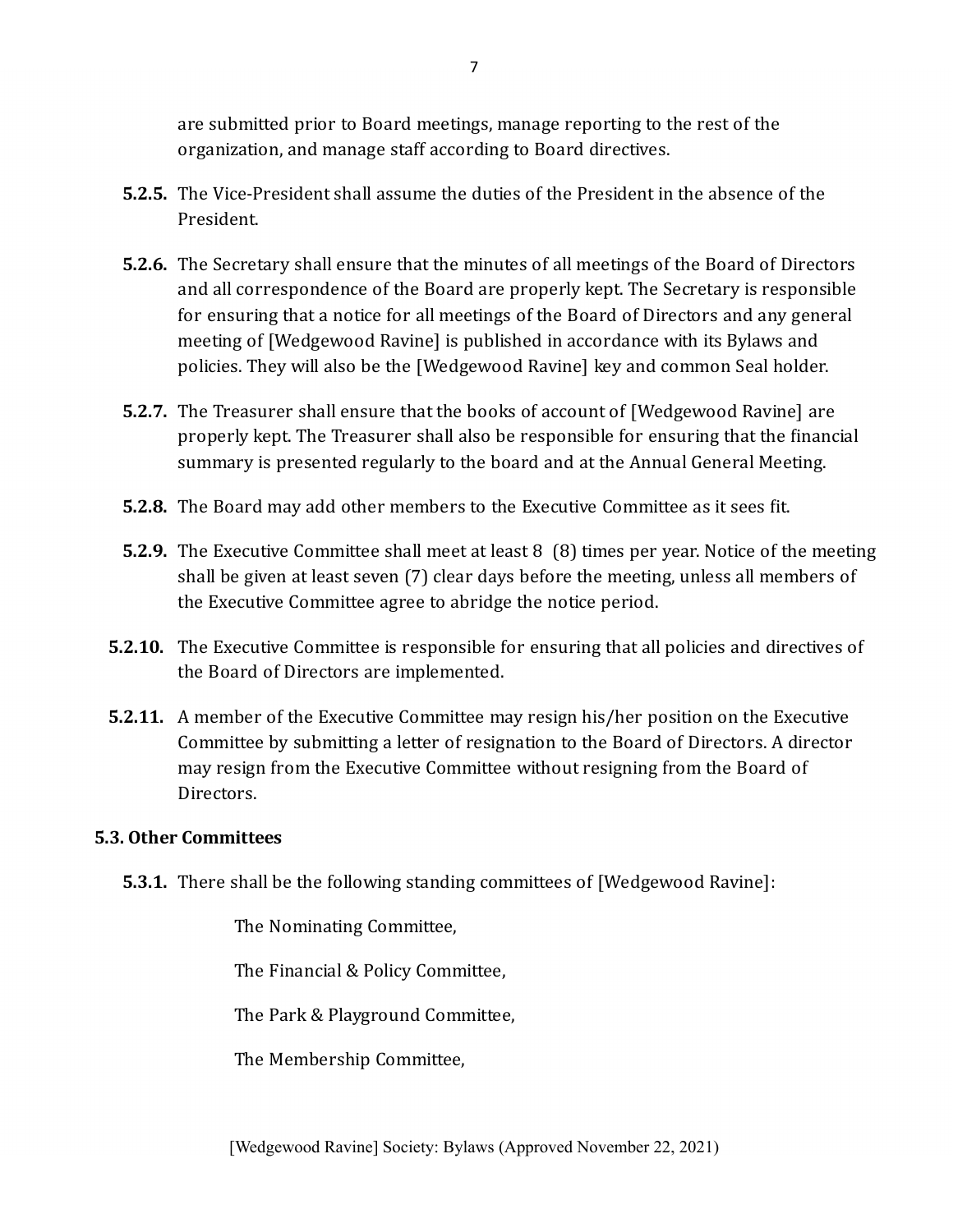The Program and Events Committee,

The Casino Committee and,

The Communications Committee.

- **5.3.2.** The Nominating Committee shall annually complete an assessment of the existing Board Members. They shall recommend a "slate" of new candidates for Board membership at the Annual General Meeting, based on the qualifications of outgoing Board members and their perception of required qualifications for new Board members.
	- **5.3.2.1.** The Nominating Committee may request that new candidates submit a resumé to the Nominating Committee for review at least one (1) calendar months before the Annual General Meeting.
- **5.3.3.** The Financial & Policy Committee shall be chaired by the Treasurer and shall oversee the accounts of [Wedgewood Ravine] and look after all matters pertaining to Corporate registry, insurance and all other policy requirements.
- **5.3.4.** The Parks and Playground Committee shall look after all matters pertaining to the operations of the tennis/pickleball courts, playground and gazebo facilities.
- **5.3.5.** The Membership Committee shall be responsible for the annual issuing of memberships to [Wedgewood Ravine] residents and those wishing to purchase a membership to access community facilities. The committee shall keep a record of all active members and account for fees collected. The committee shall establish the annual membership fees for those residing outside of the community.
- **5.3.6.** The Program and Events Committee shall be responsible for overseeing the management of all events, programs and activities held by the Community League or outside organizations within [Wedgewood Ravine] boundaries. The committee shall liaise with all appropriate groups to ensure City bylaws and [Wedgewood Ravine] policies are adhered to.
- **5.3.7.** The Casino Committee shall be responsible for carrying out all duties related to [Wedgewood Ravine]'s participation in casino fundraising. This includes liaising with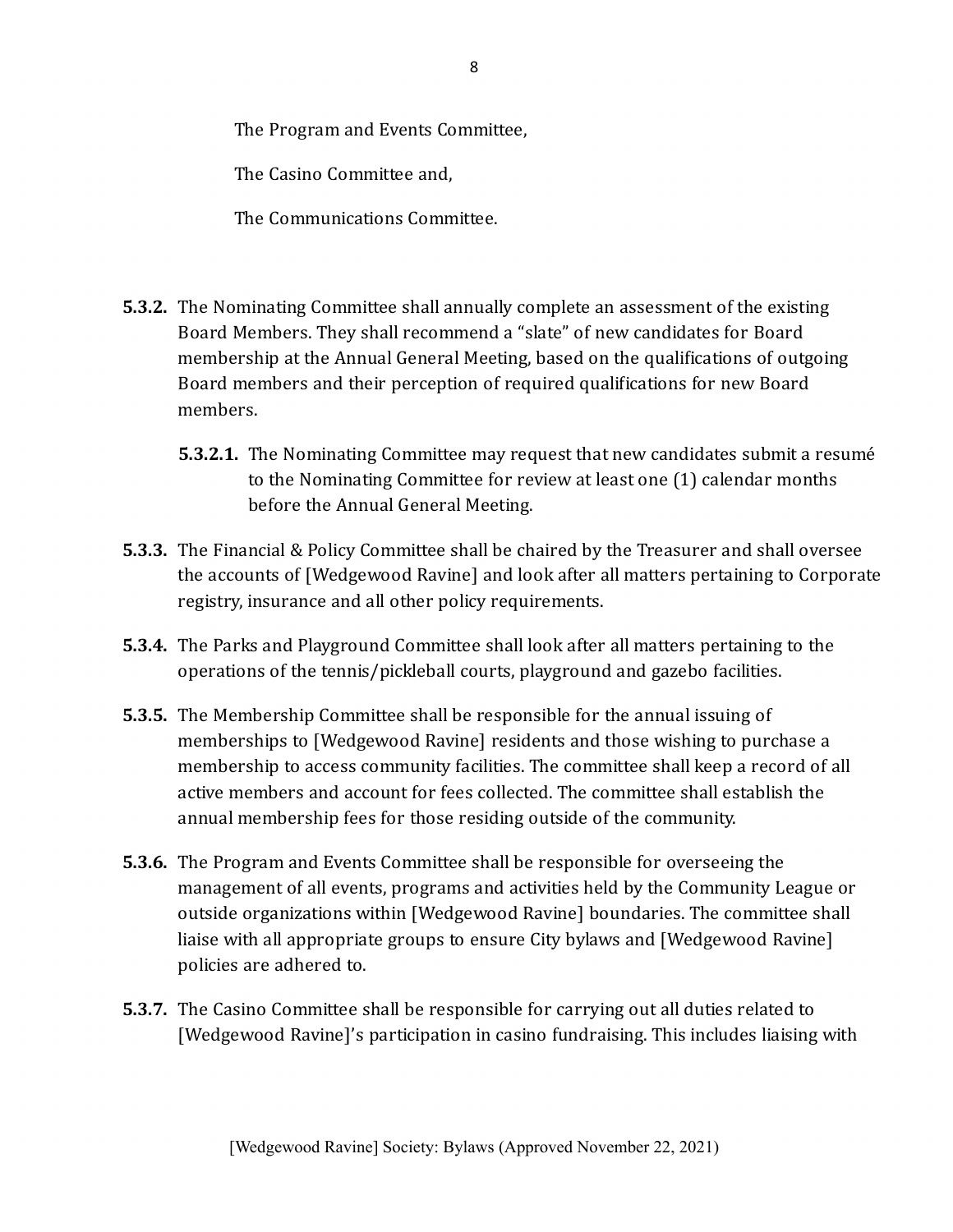the Alberta Liquor and Gaming Association, iling required documentation, recruitment of volunteers, and management of the casino operations on the dates awarded.

- **5.3.8.** The Communications Committee will be responsible for managing all communication requirements of [Wedgewood Ravine] including the website, social media, promotion, signage and correspondence to the membership.
- **5.3.9.** The Board of Directors may create other committees as deemed necessary, as long as all committees contain at least one "sponsoring" Director.
- **5.3.10.**Committees created by the Board of Directors can be delegated authority to act on behalf of the Board of Directors, but not responsibility. The authority delegated to a committee shall be limited to the authority explicitly described in the motion to create the committee.

## **6. General Meetings**

## **6.1. General (Annual and Special)**

- **6.1.1.** The Quorum at a general meeting for [Wedgewood Ravine] shall be twenty percent (20%) of the registered Membership of [Wedgewood Ravine]in attendance at the time of the general meeting.
- **6.1.2.** Subject to clauses **6.1.2.1**, **6.1.2.2**, and **6.1.2.3** below, any matter at a General Meeting shall be decided by a two-thirds (⅔) majority of Members present at the general meeting.
	- **6.1.2.1.** Matters that result in organizational debt, as outlined in clauses **7.4** and **7.5**, shall be decided by a four-fifths  $(4/5)$  majority of Members present at the General Meeting.
	- **6.1.2.2.** The Dissolution of the organization shall be governed by the process outlined in Section **9**.
	- **6.1.2.3.** Modiications to the Bylaws of the organization shall be decided upon at general meetings, and shall be decided by a four-ifths (⅘) majority of members present at the general meeting.
- **6.1.3.** All registered members of [Wedgewood Ravine] are entitled to vote on all matters at general meetings, provided they are present at the meeting. Votes will be taken by a show of hands, and voting by proxy will not be permitted.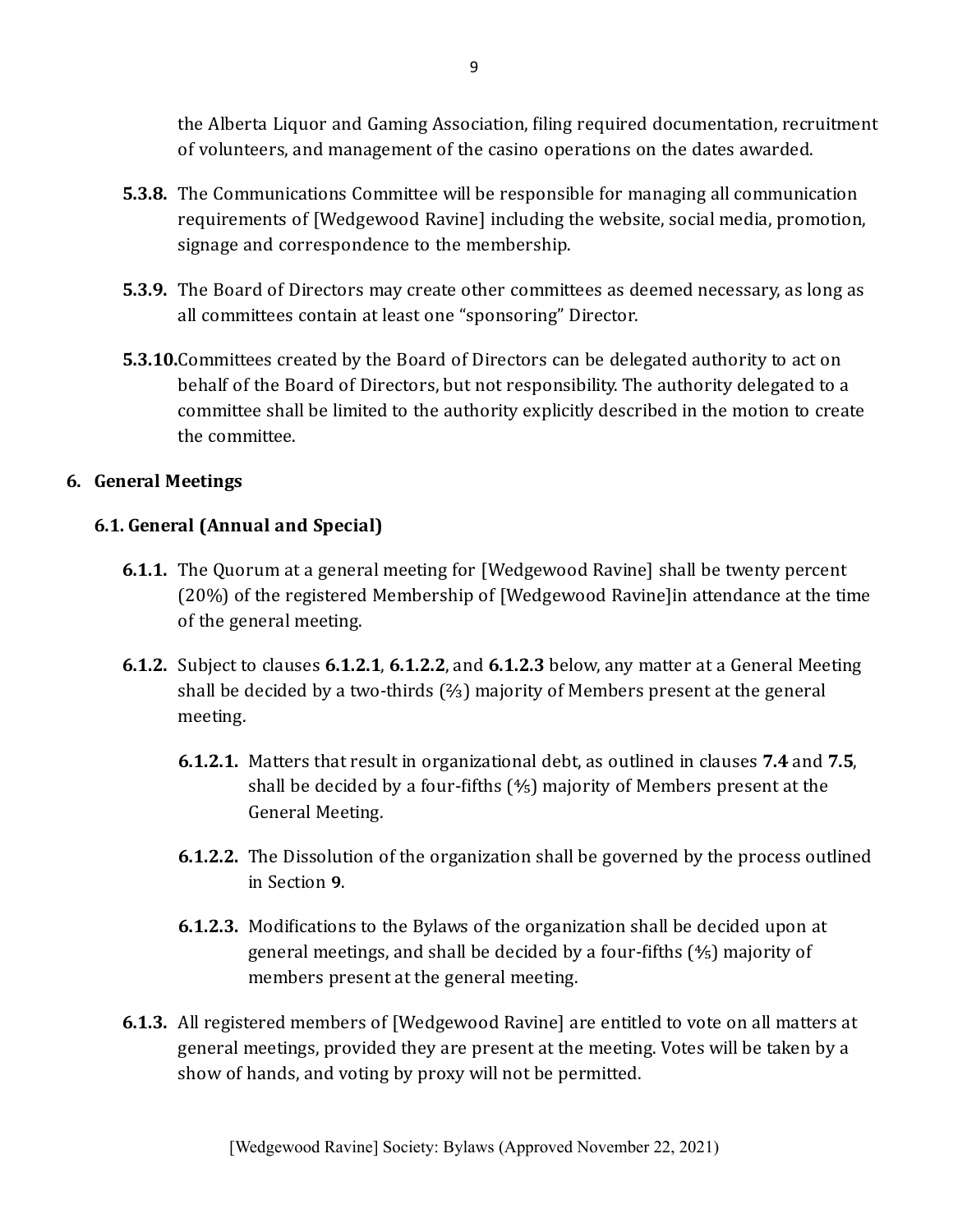## **6.2. Annual General Meeting**

- **6.2.1.** The Annual General Meeting of [Wedgewood Ravine] shall be held within four (4) months of the inancial year end, or on a later date determined by the Board of Directors.
- **6.2.2.** Notice of the Annual General Meeting shall be given thirty (30) clear days in advance, through both a meeting notification email (sent to the registered Membership of the organization at the time that the email is sent) and through a notice posted on the website of the organization.
- **6.2.3.** The Agenda for the Annual General Meeting shall be prepared by the Board of Directors and shall be distributed to the Membership with the meeting notification email. The agenda shall include, at a minimum, an annual summary report, a presentation of the inancials of the organization (as detailed in clause **7.3**), written reports from all committees formed over the previous year, a presentation of the planned Board activities for the upcoming year, the election of Board members to ill vacant Board positions (as detailed in clause **5.1.4**), and decisions on all Special Resolutions brought forward by the Membership. To be included in the Agenda for the Annual General Meeting, Special Resolutions must be received by the Secretary fourteen (14) clear days before the Annual General Meeting.

## **6.3. Special General Meetings**

- **6.3.1.** A Special General Meeting may be called in one of the following 3 ways: At the discretion of the Board President, OR with a letter signed by a minimum of 3 Board members, OR with a letter signed by a minimum of 15 members or 20% of the Wedgewood Ravine, whichever is greater.
- **6.3.2.** Notice for a Special General Meeting must be given in the same manner as the notice for the Annual General Meeting. The Notice shall include a statement of the purpose of the Special General Meeting and an agenda.

#### **7. Records and Financial Matters**

**7.1.** The records and books of account of [Wedgewood Ravine] shall be retained by the Treasurer of the Board of Directors or a designate. Audited inancial statements shall be made available upon request; individuals who have requested to inspect the records and books of account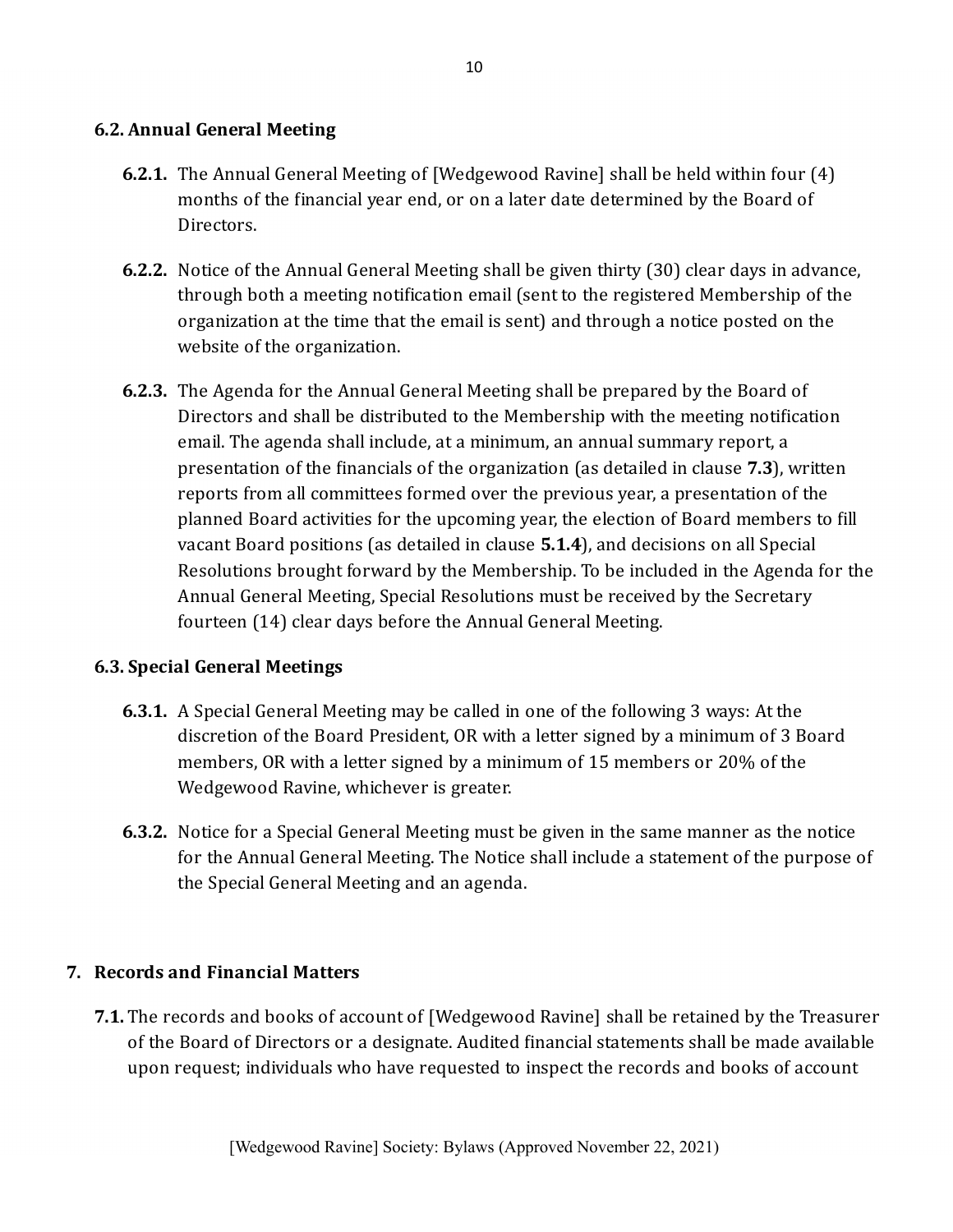will be given access at one (1) of the three (3) subsequent Board of Directors meetings after the request has been received by the Board in writing.

- **7.2.** The Board of Directors shall appoint auditors each year to audit the books of account. The audit must consist of, at minimum, a financial audit carried out by at least two (2) individuals who do not have signing authority on any of [Wedgewood Ravine]'s bank accounts, and have not had signing authority within the previous two (2) calendar years. The selected individuals must be approved by the membership at the Annual General Meeting, and the audit must be completed within three (3) months of the Annual General Meeting.
- **7.3.** A inancial summary shall be presented each year by the Treasurer or a delegate at the Annual General Meeting. The presentation shall include, at a minimum, a summary of the organization's income, disbursements, assets, and liabilities.
- **7.4.** The Board may not incur any debt without successfully obtaining authorization from the Membership by way of a General Meeting. If the Board of Directors is requesting permission from the Membership to incur debt, the Notice for the General Meeting shall explicitly state that the organization may incur debt as a result of the Meeting, and the General Meeting shall be subject to clause **7.4.1**.
	- **7.4.1.** Before requesting authorization to incur organizational debt, the Board of Directors shall explicitly outline the amount of debt to be incurred, the organizational use of the acquired capital, the rules and considerations attached to the use of the capital, and the proposed method of repaying the debt.
- **7.5.** Debt incurred by the organization is restricted in use to the plan outlined in clause **7.4.1**. Amendments to the use of debt must receive support of the Membership at a General Meeting.
- **7.6.** Any contract or other legal document relating to the business of [Wedgewood Ravine] may be signed by any person appointed by the Board of Directors to sign on its behalf.

# **8. Liabilities of Members**

**8.1.** No member of [Wedgewood Ravine]shall be liable for the act, receipt, neglect or default of any other member of [Wedgewood Ravine], or for joining in any receipt or act of conformity or for any loss or expenses happening in [Wedgewood Ravine]through insuficiency or deficiency of any security in or upon which monies of [Wedgewood Ravine]shall be invested or for any loss or damage arising from the bankruptcy, insolvency or tortuous act of any person with whom any money, security or effects shall be deposited, or for any loss occasioned by error or judgement, or oversight on his/her part, or for any other loss,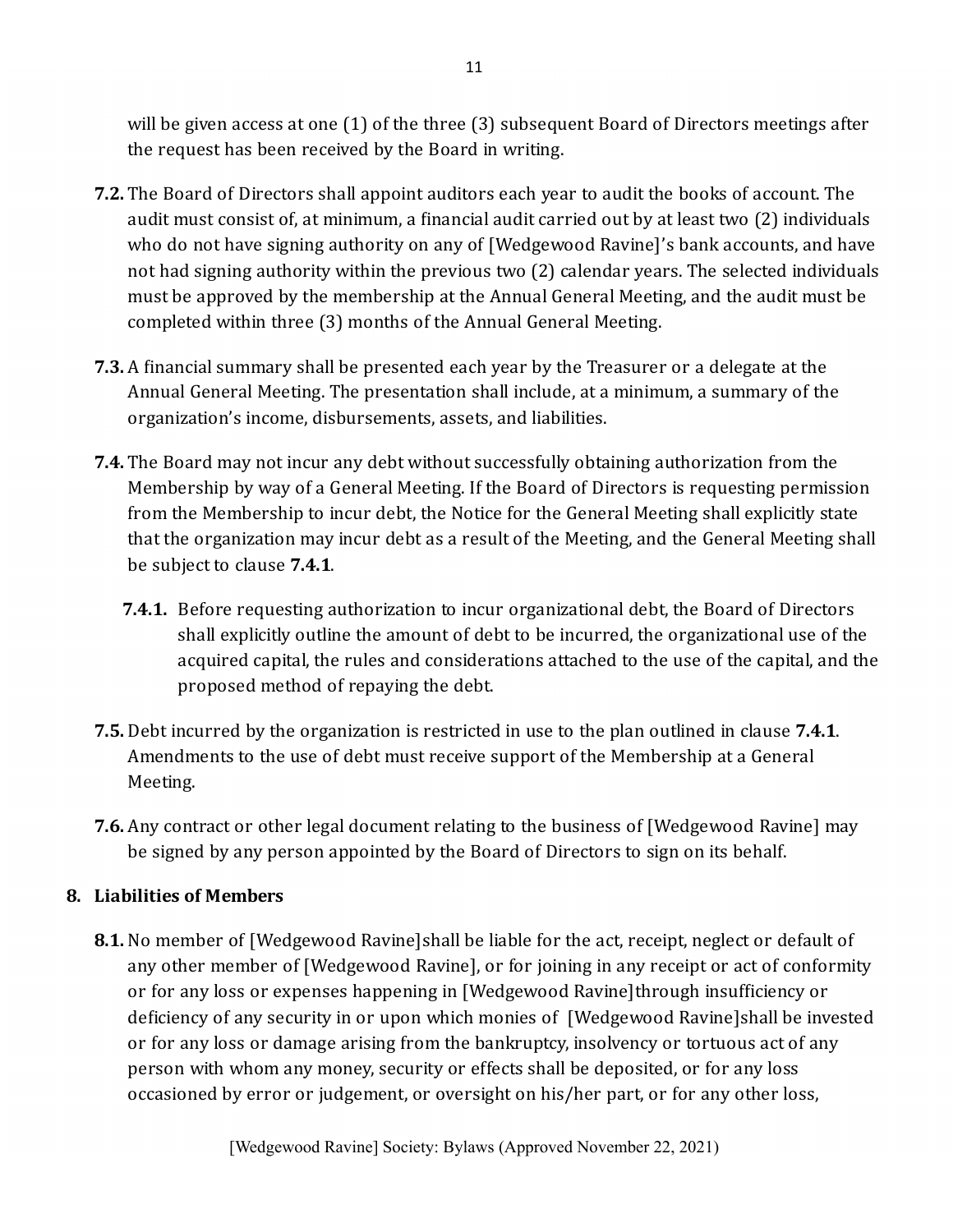damage or misfortune whatsoever, which shall happen in the execution of the duties of his/her ofice, or in relation thereof, unless the same shall happen through his/her own dishonesty.

# **9. Common Seal of the Association**

**9.1.** [Wedgewood Ravine] has adopted a seal which shall be the common Seal of [Wedgewood Ravine]and shall have control and custody of the Seal of .[Wedgewood Ravine]. [Wedgewood Ravine] may alter or change the common seal at its pleasure, but shall in all cases have its name engraved in legible characters on its common Seal. The common Seal will be held by the Treasurer of [Wedgewood Ravine].

## **10. Changes to By-Laws**

**10.1.** The by-laws may be rescinded, altered or added to by a special resolution passed by a majority of not less than three-fourths of such members entitled to vote, as are present in person at a General meeting of which notice specifying the intention to propose the resolution as a special resolution has been given. No rescission or alteration of, or addition to a by-law has any effect until it has been registered by the Registrar of Alberta Consumer and Corporate Affairs.

## **11. Special Resolutions**

**11.1.** Copies of all special resolutions shall be iled with the Registrar of Alberta Consumer and Corporate Affairs.

# **12. Dispute Resolution Bylaws Clause**

- 12.1. This section applies to any dispute arising out of the affairs of [Wedgewood Ravine] application of its bylaws:
- 12.2. The Dispute may be between:
	- a. members, or
	- b. and [Wedgewood Ravine] Directors, or
	- c. or [Wedgewood Ravine], its Directors and either
		- i. a member, or
		- ii. a former member who was a member within the previous # months.

[Wedgewood Ravine] Society: Bylaws (Approved November 22, 2021)